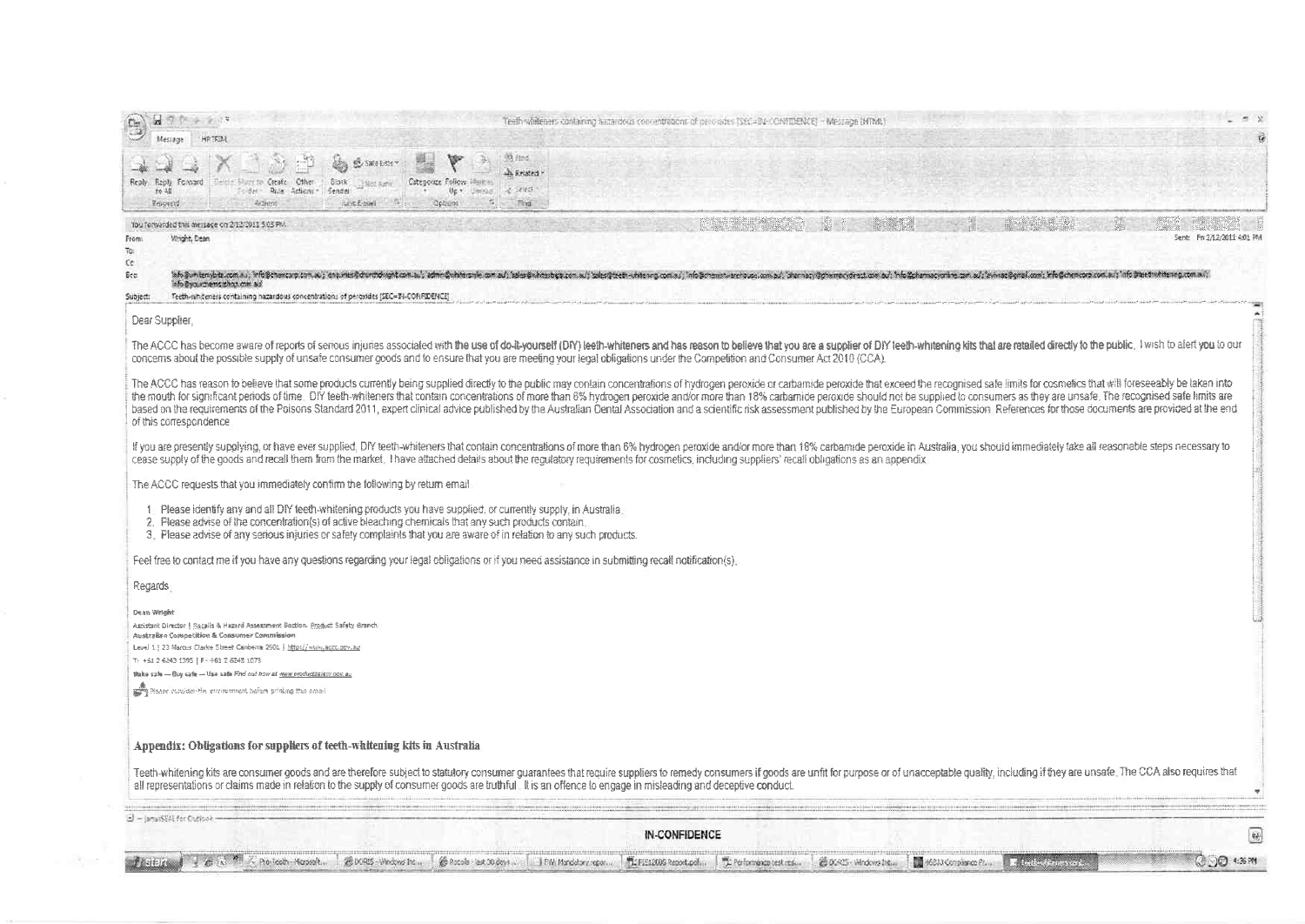## Herron, William

| Wright, Dean<br>Friday, 2 December 2011 4:01 PM<br>Teeth-whiteners containing hazardous concentrations of peroxides [SEC=IN-<br>CONFIDENCE) |
|---------------------------------------------------------------------------------------------------------------------------------------------|
|                                                                                                                                             |
|                                                                                                                                             |

**Security Classification:** 

**IN-CONFIDENCE** 

Dear Supplier,

The ACCC has become aware of reports of serious injuries associated with the use of do-ityourself (DIY) teeth-whiteners and has reason to believe that you are a supplier of DIY teeth-whitening kits that are retailed directly to the public. I wish to alert you to our concerns about the possible supply of unsafe consumer goods and to ensure that you are meeting your legal obligations under the Competition and Consumer Act 2010 (CCA).

The ACCC has reason to believe that some products currently being supplied directly to the public may contain concentrations of hydrogen peroxide or carbamide peroxide that exceed the recognised safe limits for cosmetics that will foreseeably be taken into the mouth for significant periods of time. DIY teeth-whiteners that contain concentrations of more than 6% hydrogen peroxide and/or more than 18% carbamide peroxide should not be supplied to consumers as they are unsafe. The recognised safe limits are based on the requirements of the Poisons Standard 2011, expert clinical advice published by the Australian Dental Association and a scientific risk assessment published by the European Commission. References for those documents are provided at the end of this correspondence.

If you are presently supplying, or have ever supplied, DIY teeth-whiteners that contain concentrations of more than 6% hydrogen peroxide and/or more than 18% carbamide peroxide in Australia, you should immediately take all reasonable steps necessary to cease supply of the goods and recall them from the market. I have attached details about the regulatory requirements for cosmetics, including suppliers' recall obligations as an appendix.

The ACCC requests that you immediately confirm the following by return email:

- 1. Please identify any and all DIY teeth-whitening products you have supplied, or currently supply, in Australia.
- 2. Please advise of the concentration(s) of active bleaching chemicals that any such products contain.
- 3. Please advise of any serious injuries or safety complaints that you are aware of in relation to any such products.

Feel free to contact me if you have any questions regarding your legal obligations or if you need assistance in submitting recall notification(s).

## Regards,